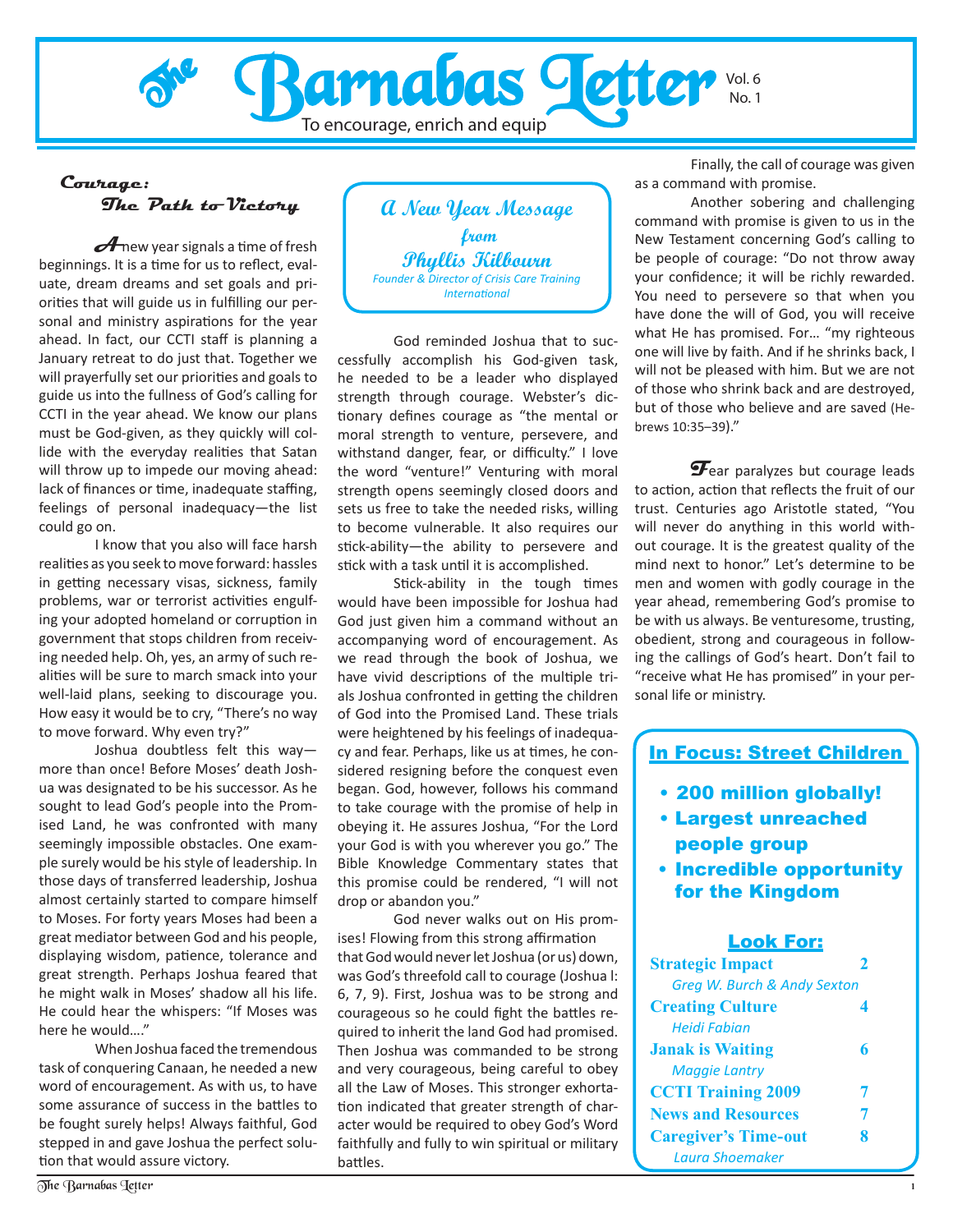### *<u>Strategic Impact</u>:*

 *Multiplying our Effectiveness Among Children at Risk*

—Greg W. Burch and Andy Sexton

Have you any idea how many children live or work on the streets of the cities of the world? Phyllis Kilbourn, Ph.D. estimates that there as many as 200 million children worldwide either sleeping, or making a living, on the streets. It is hard to accurately assess the numbers because of the mobility of these children and their families. However, no matter what the actual number is, we know it is huge and we know how vulnerable these children are to violence, disease and exploitation. How can we ever hope to assist this vast multitude of children? There is a way: we must be strategic! Although this article uses examples from work with street children, its principles are applicable for work with all children at risk.

### *Jesus was strategic*

What does it mean to be strategic? Strategy can be defined simply as determining where we are presently, where we want to be, and how we will get there.

Is being strategic biblical? Shouldn't we just obey God's calling and follow the Holy Spirit's leading? Well, let's just look at two Biblical examples. First and foremost, Jesus was strategic. He chose just 12 men to invest most of his time in. At key decision points he took time to pray. He was careful not to be distracted from his ultimate purpose, strategically choosing when to go to different places. He knew the crowds would try to make Him the King in order to restore Israel's political sovereignty. However, He also knew that His Kingdom was different from what the people envisioned, and that He had to be strategic in order accomplish the Father's will. Another excellent example of strategic planning in the Bible is Nehemiah's successful rebuilding of the walls of Jerusalem. He took time to pray and to survey the situation in order to devise a plan. He also placed workers strategically along the walls to work and defend their position while carefully evaluating the project's success. There are many other biblical examples which make it clear that being strategic is clearly biblical and important in order to fulfill a God-given vision.

Who and what should be strategic? Individual projects can be strategic to ensure they achieve the best possible outcomes for the children they work with. Projects can work together and form alliances with churches and government in a city-wide, national, or even sub-regional strategic approach. Globally, we can come together to strategically multiply impact with children at risk.

Practically what does being strategic look like?

It involves:

- Research and networking
- Participation of stakeholders (anyone who has a vested interest in the issues)
- Setting the vision and objectives
- Planning
- Gathering Resources
- Implementation
- Monitoring and Evaluation

In order to answer the question "Where are we presently?" research needs to be conducted. Raju made the mistake of not doing research when he established his street youth project. He saw a need, and met that need based on a series of assumptions. He did not find out why the youth were on the streets, why they were not at school, or who else was working with the street youth. In reality, he caused more harm than good. The local schools in which he enrolled the children were basically non-functional. He employed youth who could not go to the local school to assist him with outreach thereby breaking child labor laws. The youth were already enrolled in a skills training program with another project, but because they started to go to school, and were not attending training, they could not graduate and consequently they missed a whole year. If only Raju had done his homework. Research involves finding out all that can be known about the issues facing the children, and who is working with them already. This will ensure appropriate responses, and avoid duplication. Stakeholders, including the children and their families, should, where possible, be asked to define the issues, and also have input into the solutions. Importantly, this includes the children and their families. A vision for transformation, which includes a clear set of measurable objectives, will emerge from this process and will fill in the second blank―"where are we going?"

#### *If you don't evaluate, you can never celebrate!*

The next step is to develop a detailed plan for how to make this vision a reality (i.e., "how will we get there?"). The plan needs to include what to do, by whom, and by when. It also should indicate not only the people necessary to accomplish the task, but all the other resources needed as well. Once your plan is formulated, you then have the basis for creating a funding proposal to submit to possible donors, as well as a clear strategy for your team to follow. Caution: do not wait until you have a fancy purpose-built facility before you start. Instead ,get working on the streets where the children are, and borrow a facility if you need one.

 Andy addressed the importance of monitoring and evaluation in a previous Barnabas Letter. However, it is important to remember that: 1) monitoring is about making sure that the activities in your strategic plan are being done, and that they are within budget; and 2) evaluation is about making sure that those activities are having the desired impact, or put another way, that your vision and objectives are being met. This is an essential part of being strategic. If you don't evaluate, you can never celebrate!

 $\sum$ n a wider scale, what does a city-wide strategic initiative look like? A city-wide strategy seeks to pull together interested parties in responding to the issues that children living and working on the streets (or other at-risk children) face within one particular city. In the words of Angela Murray, the approach seeks to pull together a "comprehensive network across the city." This strategy must involve several key components if we aim to be successful in mobilizing God's community to impact children in crises.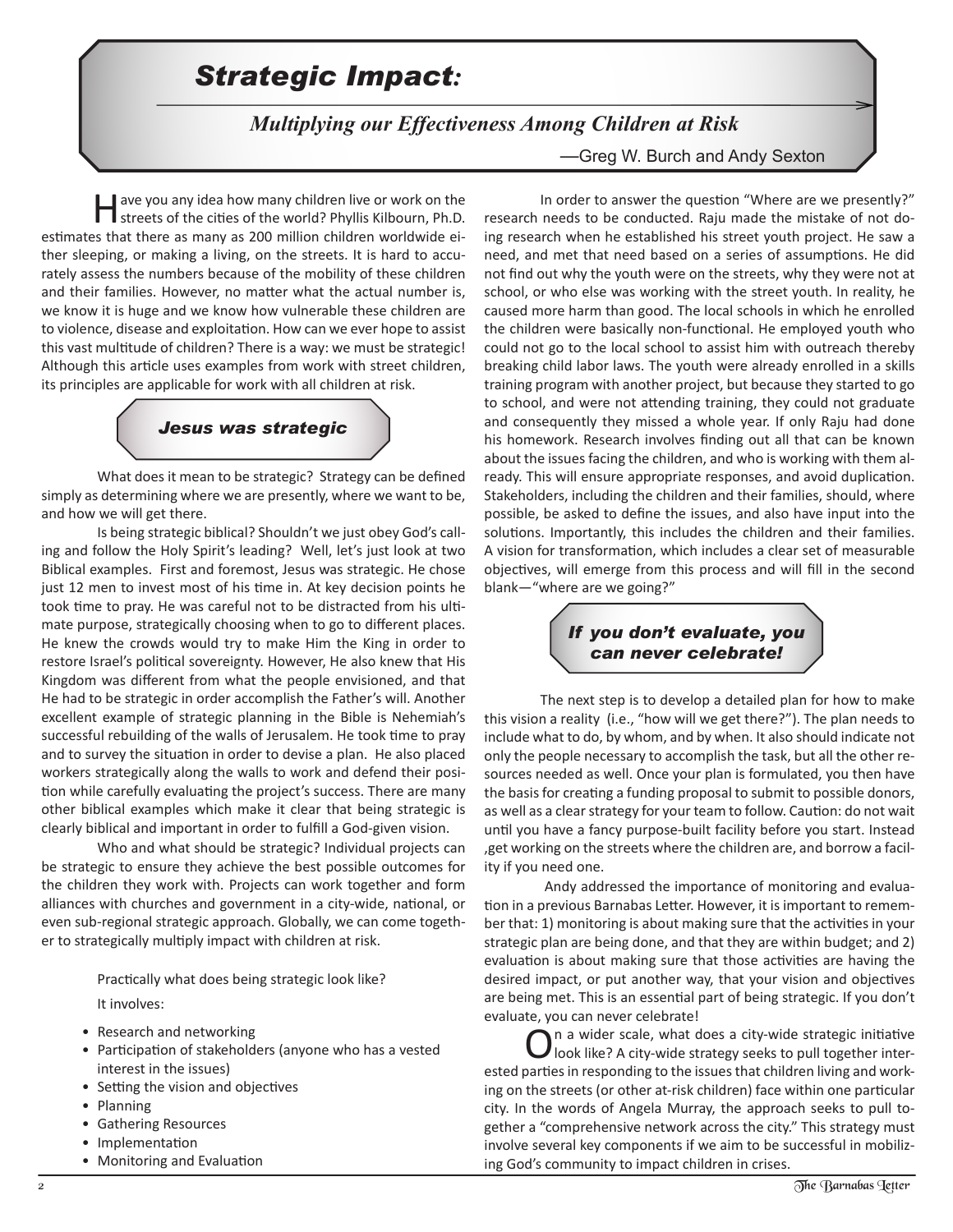- 1. A facilitating body
- 2. Kingdom mindedness
- 3. Commitment to quality care
- 4. Child/youth participation

n example of a city-wide initiative is the Encuentro Temprano de Cochabamba (Early Encounter Cochabamba or EEC) Project. EEC is a city-wide strategy being carried out in Cochabamba, Bolivia by 17 Christian child-care projects committed to impacting children at risk in the city. In addition to the 17 projects working directly with the children, 11 local churches are also involved in praying and supporting these projects. The first key component to the on-going success of EEC is the facilitating body. In the case of EEC, Viva-Together with Children of Bolivia is coordinating the strategy with help from Toybox Charities and the regional office for Viva in Costa Rica. But the complexity of the facilitating body does not need to be as sophisticated as the EEC. An important principle to keep in mind is the context in which the city-wide strategy is going to take place. In some contexts the facilitating body might just simply be a committee or group of people elected from within the representative organizations committed to the strategy. In other cases, as in EEC, this might be a fully supported, independent facilitating organization. We believe it is important to allow the cultural and organizational contexts to speak into this issue as you move forward.

A second component of the strategy should include Kingdom mindedness. God's reign and the extension of His Kingdom should be a common value held by those participating in the city-wide strategy. This inherently creates an exclusive community, but we should be mindful that exclusion does not imply isolation. We must find ways to work with organizations, including governmental, inter-governmental and secular bodies that are essential players in any given context. As a group of organizations dedicated to extending God's values in society and among children at risk, we must not isolate ourselves from other institutions that are essential in providing care for children in any given context. In the case of EEC, all of the 17 representative projects are Christian organizations committed to holistic ministry to children.

#### *Child participation is a critical component*

A third area that we must not forget is a commitment to quality care. This implies several concerned targets involving: (1) holistic development; (2) protection policies; (3) financial transparency; (4) child participation; and (5) member care. Quality control should take place gradually and progressively but must be a major emphasis within the strategy. These policies should focus on the care of children in both residential and non-residential programs, as well as personnel issues, volunteer placement, and our relationship with donors. Quality control can be positively developed through planned capacity building workshops and training sessions. These include inviting outside experts who specialize in the different themes. Projects can identify their own needs and bring attention to these needs through inter-governmental meetings conducted by the representative group or committee. Special focus should be given to the mission and vision statements of the organization as part of the quality control process. Ultimately, some of the questions we might hope to answer in our quality review are: What is it that we are doing? How are we doing it? Where are we presently? and, Where do we need to improve?

A fourth area of focus is on child participation. This is a critical component to the city-wide strategy. If we truly seek to establish a city-wide strategy, we must make sure that the very children and youth that we are seeking to reach are highly involved with the design and implementation of the project. One example is found in the EEC strategy. As a network of organizations committed to working with children at risk, they have developed a place where children are given a voice to speak into issues affecting the projects they belong to. In the case of EEC, a child ambassador program has been initiated. Child ambassadors are democratically elected from within each of the represented organizations. Two ambassadors are elected through a democratic vote by the very children that are being cared for. The ambassadors are elected to help represent and speak up for the children in the project. Monthly meetings are carried out by the ambassadors and are organized with the help of an adult facilitator who provides training and general orientation for the children. The ambassadors have represented their projects before governmental bodies, professional athletic departments, churches and NGOs. Children are an essential group within the city-wide strategy and should be given the space to participate.

Ultimately, the development of city-wide strategies will provide us with the opportunity to come together as a community that is committed to care for children in crises. The effectiveness of our city-wide outreach to children at risk will have its greatest impact when we come together and think strategically.

On a global scale, the 180 Degrees Alliance was formed in 2005 with the specific aim of multiplying impact with street children across the world. The strategy was to bring together people who had significant experience working with street children, former street children, and donor partners, to improve current work with street children globally. Some of the key outcomes so far have been: establishing a project accreditation tool; accrediting a number of projects who in turn have received capacity building funding; establishing two project support hubs (one in Brazil and one in the Philippines); setting up a user friendly website (www.180degreesalliance.org) with lots of downloadable resources; documenting existing strategic initiatives; and successfully advocating for an end to forced roundups of women and children living on the streets of Kampala, Uganda.

You also can be strategic. At the project level, step back, and carefully evaluate the work that is being done. Celebrate the team's successes, and take action together to improve areas of weakness. Ensure that you have a strategic plan by checking that it has all the elements we have listed above. Use it as a guiding document for day to day activity, not as a document stored in an untouched file on your hard drive. You can be strategic by working with others, in partnership, to affect a city, a nation, or a sub-region. You can be strategic by joining the 180 degrees Alliance or other similar alliances (for information on other alliances go to www.viva.org).

It is only as we strategically work together that we can make any real difference in the global situation facing children at risk today. Remember, be strategic and you will greatly multiply impact among children at risk!

*Greg W. Burch teaches at ESEPA seminary in San José, Costa Rica in missions and children at risk issues and is author of the book, Community Children: A Ministry of Hope and Restoration to the Street Dwelling Child (2005).* 

*Andy Sexton is currently on study leave from his job as Oasis International Director – Children at Risk. He is studying for a Masters in Intercultural Studies at Fuller Theological Seminary, and a Certificate in Business Management from University of Southern California. Prior to joining Oasis, he worked to prevent and facilitate positive change with children living on the streets in Australia and Zimbabwe from 1994 to 2003.*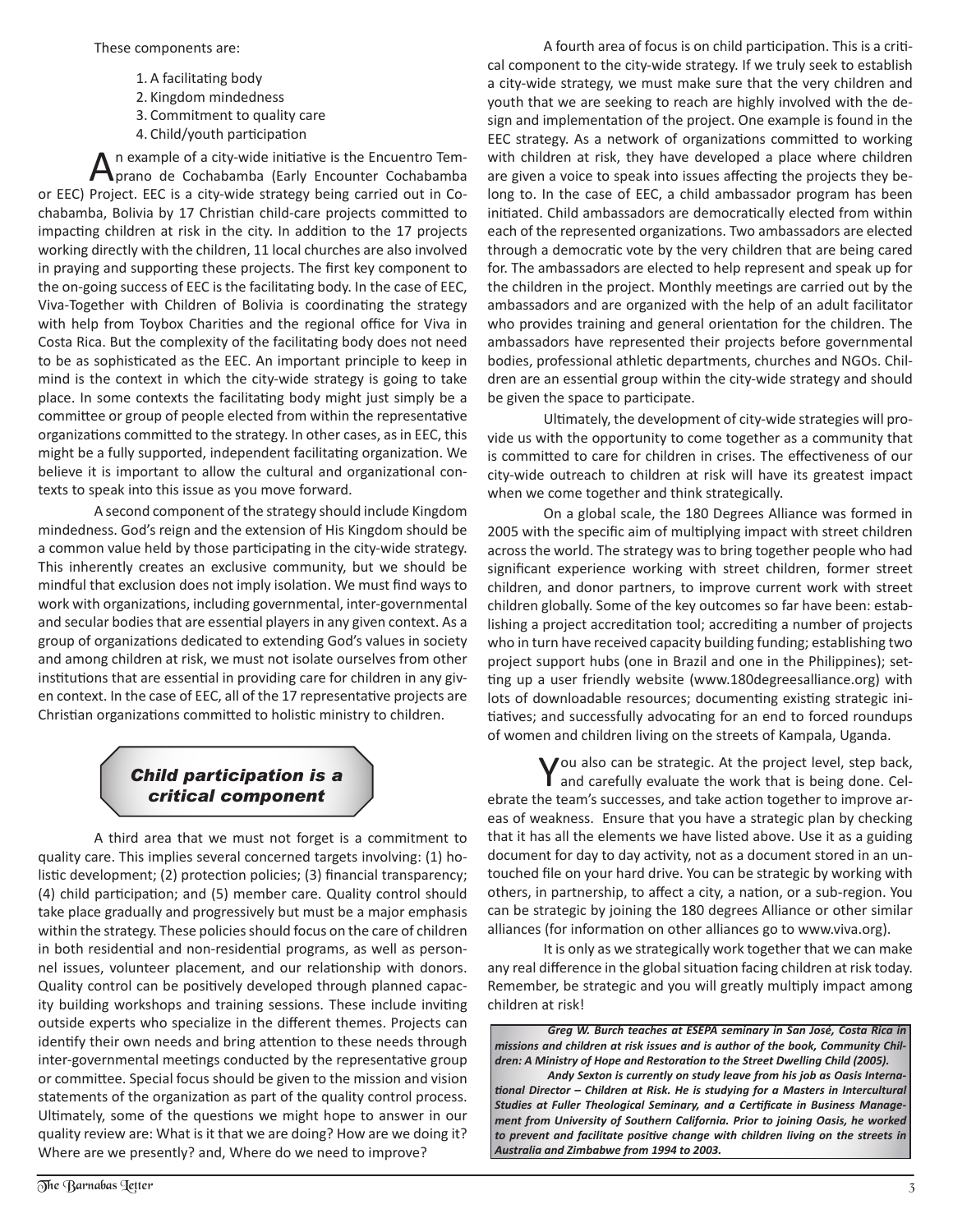

*T*he teenage boys gathered around their teacher, Sarita Ma'am. Their faces were serious, some were angry. They had called for this meeting. A few shared that they no longer wanted to come to the school. "You are too strict, you do not love us." They said. "If you did, you would not make us stop sniffing glue and you wouldn't give us so many rules."

Sara took a deep breath, along with a quick prayer, "Lord, help them to understand what true love is." Then with God's strength she began, "Love has two sides. One side is to comfort and take care of your needs, the other side is to give you rules and discipline in order to protect you and help you walk on the right path."

#### *We have seen God come through with mighty power*

The abundant love that only Christ can give welled up in her heart. She looked at each boy gathered around her: seven boys, ages 13-16, all from abusive homes, all living on the streets. Her eyes stopped on Yusuf. He was still angry about the time Sara made him leave the premises when she saw him smoking. She looked into his eyes, "Yusuf, I love you. I have disciplined you to protect you. I love you." His eyes of anger suddenly changed. The Holy Spirit softened his heart and, without warning, tears began to flow. Sobbing, he fell to his knees and touched her feet with his hands, "Please forgive me Sarita Ma'am, please forgive me." The flood gates opened wide and each boy asked for forgiveness with a mixture of tears and hugs. This was just one of many difficult moments in the growth of our two year old school in which we have seen God come through with mighty power.

When my team and I started, our dream was to give opportunity to children and teens that had none. We hoped to prevent them from trying to solve their life difficulties by moving onto the streets. Our greatest desire was, and still is, to see each one that comes into our program transformed in every way by the power of Christ.

On a full day (9:30-5:00) 60 children and teens from the surrounding slums come through our doors. As our school proved to meet the needs of these children, the news spread and now seven boys who live on the streets also come faithfully. We often turn children away because of the lack of space and workers. What we came to realize is that, in the process of creating a school, we actually created a new culture for these children to live by.

The Dictionary of Modern Sociology defines culture this way: "The total, generally organized, way of life, including values, norms, institutions, and artifacts, that are passed on from generation to generation by learning alone."

When a child or a teen voluntarily $1$  chooses the street it is because they don't fit into their own culture. They have no identity, and they are lost and confused in their system of beliefs and values. Their culture doesn't work for them, and the values and behaviors conflict with one another. So, as they enter our school, they enter a new culture… a culture that does work.

#### **A Kingdom Culture**

The culture we strive for is a Kingdom Culture. Each culture is imperfect so we do not impose our own, but look to Jesus who taught us how to live the culture of heaven on earth. In our school, we spend one-half hour (or more) learning about Jesus, talking to Jesus, and singing to Jesus. We have found that if this time is not the center of our day, we forget and try to fight the spiritual battle on our own. It is only through Jesus that these children and teens will be transformed. We have seen God do miracles through the prayers of our children. We have seen relationships mended because they chose forgiveness and humility. We have seen hope rise up from devastation.

#### **A Culture of Wholeness**

Secondly, the culture we create must be holistic. Our desire, as a staff, was to create a program that would touch each area of the childhood need: emotional, intellectual, physical, spiritual, mental, and social. Our daily schedule reflects this desire.

| 9:30 - Welcome, wash hands,<br>quiet activities (one on One time) | <b>Stimulating brain, mental, social</b> |
|-------------------------------------------------------------------|------------------------------------------|
| 10:00 - Drink chay (tea), converse                                | <b>Respectful social interaction</b>     |
| 10:15 - Bible stories, songs, prayer                              | <b>Spiritual</b>                         |
| 10:45 - Sports, reading, break                                    | <b>Physical, intellectual</b>            |
| 11:00 - English Conversation/Hindi<br>(2 groups)                  | <b>Intellectual</b>                      |
| 11:30 - English conversation/Hindi<br>(switch groups))            | <b>Intellectual</b>                      |
| 12:00 - Wash hands, prayer, lunch                                 | <b>Physical health</b>                   |
| 12:30 - Go home or clinic time                                    | <b>Physical health</b>                   |

#### **Daily Schedule**

 *Although there are many reasons children live on the streets, here I am only using the example of our children.*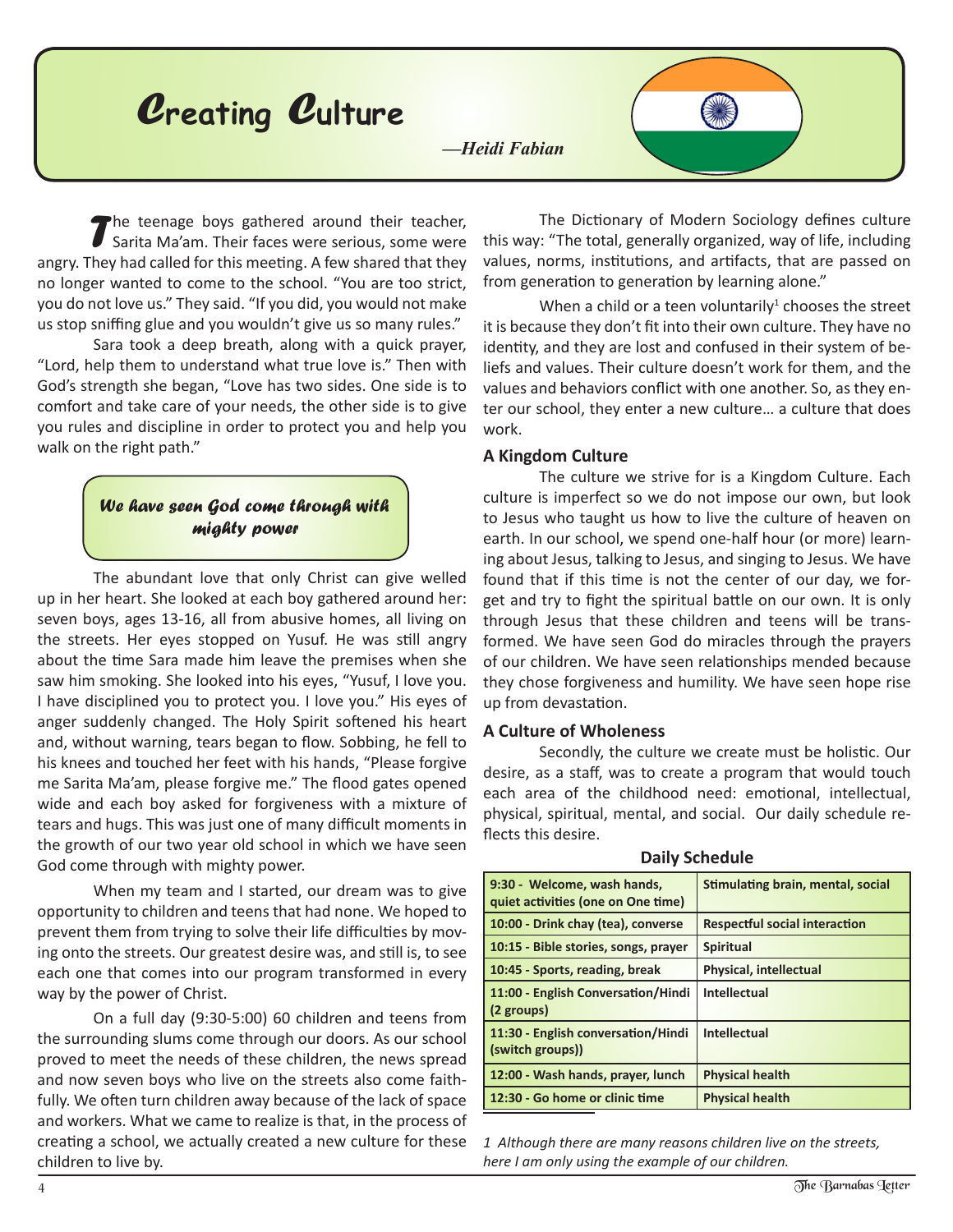#### **A Culture of Love**

Kingdom culture is a culture of love. This seems so obvious, but the most difficult. It has to be intentional, sacrificial, and flow from Jesus Christ otherwise, it is impossible. We show practical love the very minute they come to the door. Before they enter our school, they have to say in English, "Good morning Ma'am, may I come in please?" Then, "How are you, Ma'am?" This small English exercise is our excuse to give them a hand shake, or a hug before they even enter our school. Our actions and words say, "We love you," "We're so happy that you're here today." We also try to ascertain what has been going on in their lives so we can understand their emotions throughout the day.

Another way that we show love is to pay attention to each individual child so they know they are special and unique. This can be complicated. However, we have created certain times in our schedule where the quiet activities allow us to sit with each child and focus on them. The kid's favorite one-onone time is when we have Clinic Time. Those who have sores, infections, etc., can stay afterwards to have their teacher's undivided attention. What an opportunity it is to ask questions, dote on them, and then pray to Jesus for perfect healing.

In order to keep love as our focus, we make sure our school NEVER becomes "just a project". It is easy to focus on the project: lesson plans, structure, preparing food, doing everything on time, completing all the tasks of the day. These are all important, but we learned quickly that the child always comes first. We evaluate our program regularly to make sure that each part of it is only a bridge to the final destination―a relationship with Christ.

We have come to the conclusion that, if love is indeed our focus, we cannot be concerned about outward success (e.g., having the biggest school, or having the best supplies). Our desire is that we dig deep into the souls of the children we are reaching. We cannot be satisfied with just touching the surface. This issue has come up many times, and we realize how hard it is to just keep digging deep.

#### **A Culture of Celebration**

Every culture has traditions and times of celebration. We make sure to have plenty of fun moments that will become a significant memory in their lives. One day we celebrated everyone's birthday. The majority of them don't know when their birthday is so, as part of their birthday gift, we let them choose their own birth date! They were thrilled to be able to say the date that we would all celebrate throughout the year. We try to be creative because we recognize that each celebration plays a part in growing them into unique, confident adults.

#### **A Culture of Structure**

A year into our program we realized that most of our discipline problems resulted from a lack of structure. Children cannot function at their highest potential without structure. The world around them is falling apart. There is no consistency in their lives. They need a place where they know what will happen, what to expect, and how they are expected to act; and a place where they know they will not be let down again. Even though they crave structure, they will fight it because it has not been a part of their lives, so we teach it to them. Building structure involves very simple steps: a consistent schedule and teaching format; dependable teachers; and a just discipline system―these are all vital for each child to function. We also found that very simple structures such as lining up for each activity, sitting in different formations quietly, and praying took months to teach. But now that this structure is built into them, the children, themselves, are teaching the new kids.



#### **A Culture with Identity**

Culture means being a part of a group. Everyone wants to fit in, and have an identity. As a group they have prayed for their friends and have seen God's miraculous healing. Together they have learned how to play without fighting. Together they have witnessed the atmosphere of joy and peace when they humbled themselves to ask each other for forgiveness. It is in this togetherness that they have experienced a new culture and the true meaning of life.

*T*he greatest result is that living in their new iden-I tity can have tremendous impact on others. We talked with one mother who now lives in the same area as the seven boys who live on the street. She told us that she has seen them throughout the day going through their tasks. When they wake up in the morning, they sit together to pray, they often practice the English conversations that they have learned, they love to sing, and before meals they say thank you to Jesus for providing their food. Their lifestyle has completely changed because they are living by the rules of a new culture- a Kingdom culture! They can now move out into the world confidently bringing a touch of heaven onto the streets.

*As a member of WEC International, Heidi Fabian has been working for approximately five years in Southeast Asia whrere she is reaching out to children in poverty. She is also helping the national Church to impact the lives of children at risk and their families.*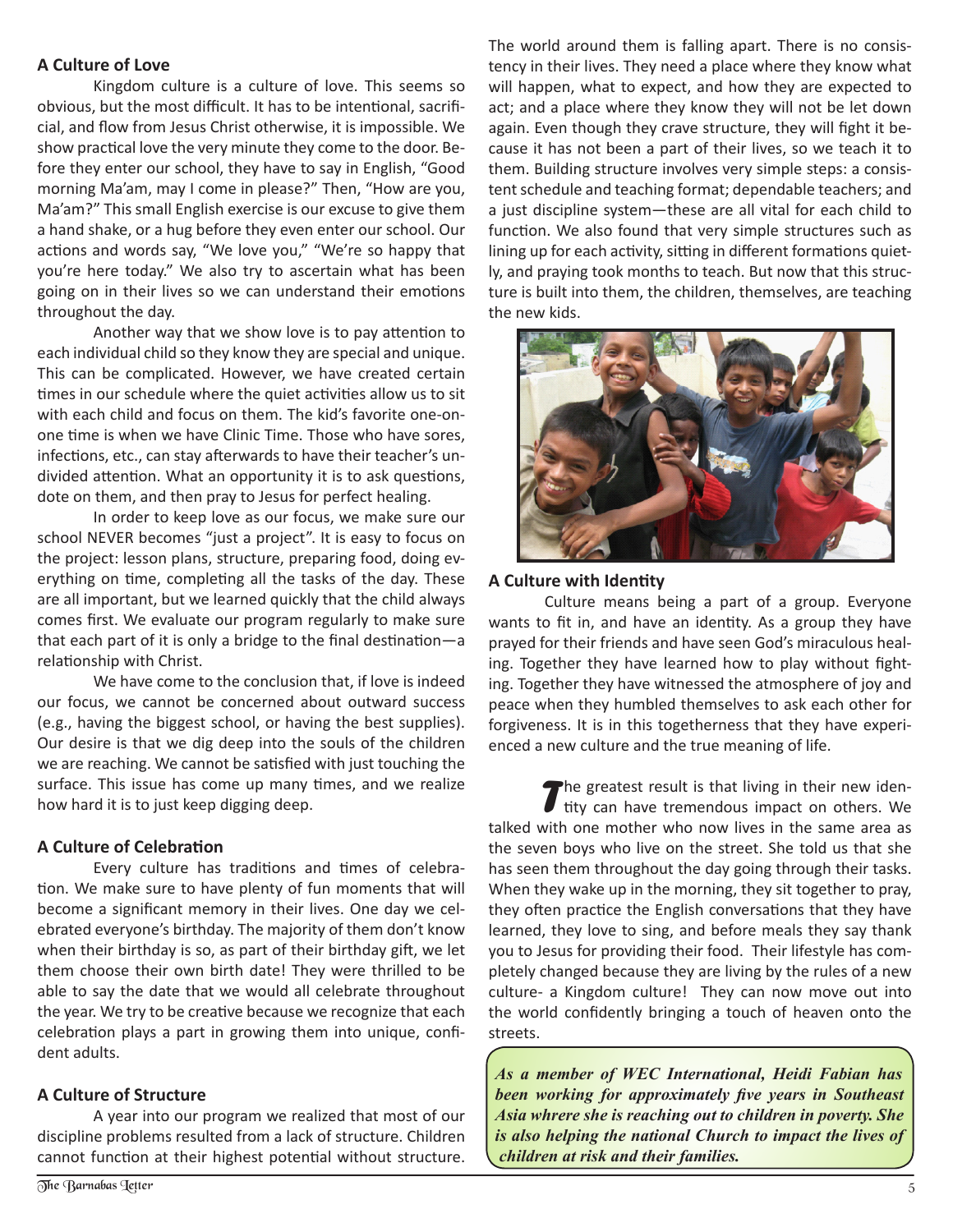## Janak is Waiting!

*—Maggie Lantry*

*"There are more children on the streets of Delhi than in the schools of Australia"* Catalyst group - Delhi

Janak\* comes from a small village in Bihar, a very poor farming area. When he was only 3 months old his

father left his mother for another woman. Then his mother also moved in with another man, leaving Janak in the care of his grandmother. They lived together with many other relatives, barely surviving on a few crops from their drought stricken acreage. Small and hungry, Janak would steal at any given opportunity until it finally became habit. When complaints reached the ears of his family, they would beat him.

When Janak was 8 years old he decided to "escape" poverty, and, like so many thousands of other children, he snuck

a ride on the train to the Big City! In the railway station he spread out an old newspaper on which he lay down, hungry and tired. In the morning, Janak saw sweepers cleaning the waste from the train onto the platform. "Breakfast" thought Janak, as he dove into the waste searching for something to eat―he ate so much that it made him sick!

Very soon he joined a gang of boys who made the streets near the railway station their home. After scrounging the platforms in the early morning hours, they would spend the day begging, stealing, or just lounging around smoking beedis (small hand rolled cigarettes), sniffing an old rag soaked in solvent or glue, or buying smack to get high.

Amisguided boy like Janak, who had never had an educa- $\blacktriangle$ tion and knows only poverty, hunger and crime, won't survive in Delhi long without getting into trouble!! Several times he was arrested for petty crimes and was sorely abused by the men in



the prison. Each time he was released, he would return to the only life he knew – life on the streets.

When Janak was around 13 years old ,some youths introduced him to the ways of injecting drugs with a syringe; however, no one warned him of the dangers of sharing needles. HIV / AIDS and TB are just strange sounding terms to an illiterate youth. Soon Janak found himself living under a flyover, huddled under a dirty blanket with others, as he poked needles into his groin in search of an artery in an already infected wound. Eventually, he was found seriously ill with an open abscess in his leg. He also had contracted TB and he was HIV-infected. Thankfully, it was a Christian group who found him and took him to their small hospital where he was in a coma for several days.

When he was finally discharged, the group found a place for him in a Christian shelter. However, several times Janak ran away back to the streets which had become his home―twice he was found again in a critical condition. Finally the love of the "family" in the shelter won him over. After spending several months recovering―sometimes mute in depression, sometimes weeping— Janak finally was able to release all the pent up anger, sorrows and pain that had been affecting his life. Today, he is gratefully living day-to-day fully aware of a God who loves him, has forgiven him and one day will take him to an eternal beautiful home.

Te, in Delhi, are so grateful to our God for those who give up their lives for children like Janak. There are not enough projects or workers to address the increasing numbers of street children who have no home or bright future without the intervention of Christ-followers. The streets of mega-cities around the world are teaming with children ripe for the harvest! Who is willing to go - who will dare to step out onto the streets? Janak is waiting!

Maggie Lantry, a former member of WEC International now retired, has been working for many years with children in *crisis in Southeast Asia. She is currently using her knowledge and experience to train members of the national churches to effec*tively reach out to children at risk and their families in order to bring healing and hope to their community.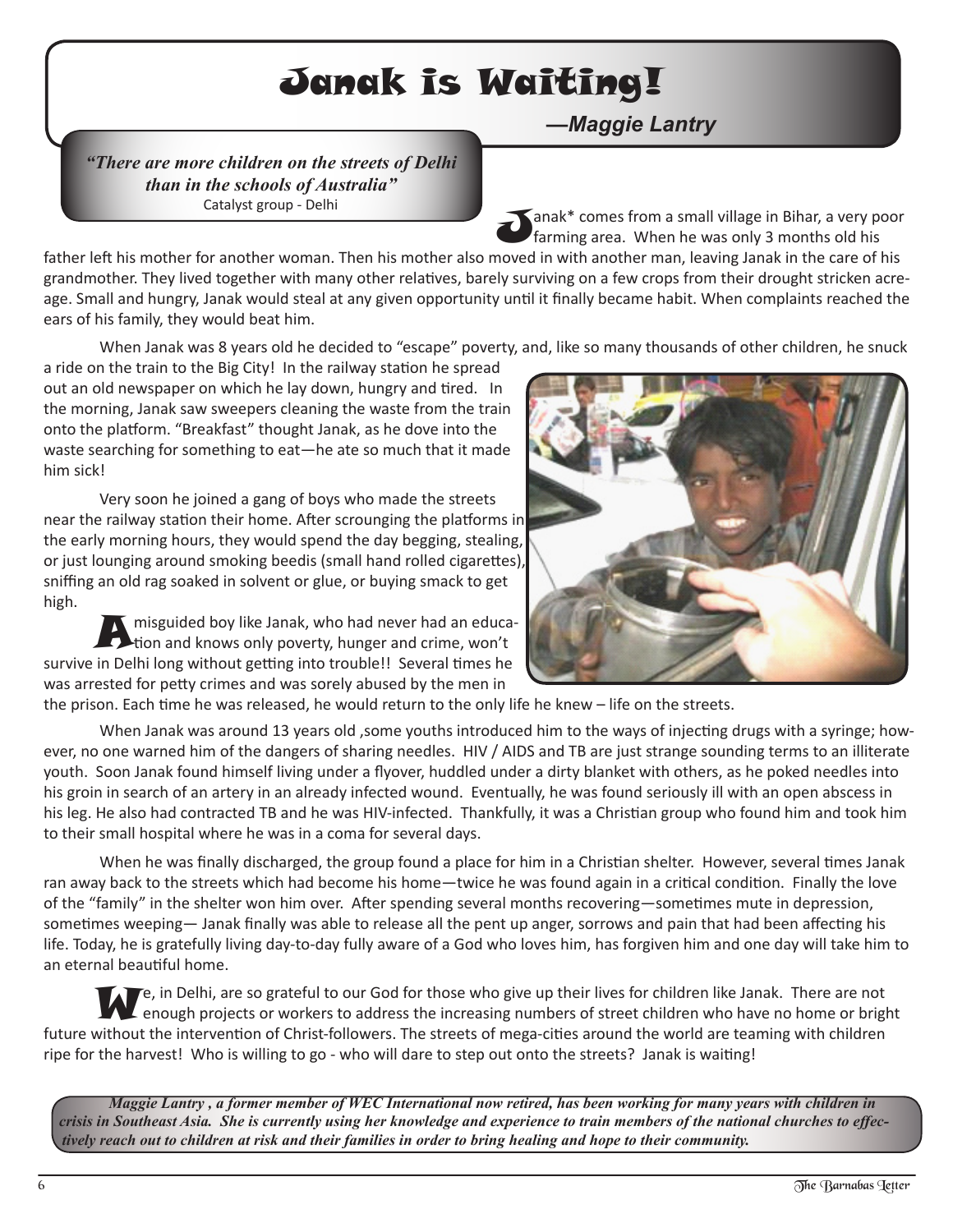## **NEWS • EVENTS • RESOURCES**



#### Training Opportunities

*January 28-31 • Dakar, Senegal • West Africa*

**Crisis Care Training International** (CCTI) will host a training seminar introducing their curriculum, *Offering Healing and Hope for Children in Crisis: Module 2: Street Children*. This curriculum provides an understanding of the impact of street life on a child and his or her behavior. It also discusses various effective prevention and intervention principles and strategies that assist children to give up street life and return to a structured environment with adult oversight.

The seminar will be led by Marybeth Young, CCTI Trainer and Child Psychologist with 25 years of experience with children in crisis. Also speaking will be Rosemary Sabatino-CCTI Staff,and members of the CCTI Senegal Team.

*Participation will be limited to the first 45 registrants.*

#### *May 6-9 • Charlotte, N.C. • Steele Creek Church of Charlotte*

**Crisis Care Training International** (CCTI) will host a training seminar introducing Module 1 of their curriculum, *Offering Healing and Hope for Children in Crisis*. Topics to be covered include: Understanding Trauma in Children; Trauma and Loss; Children and Grief; Children's Emotional Health in Trauma; Attachment and Bonding; Boundaries; Spiritual Nurture for Wounded Children; the Stresses and Care of Caregivers, along with an intervention plan.

The seminar speakers include Marybeth Young, CCTI Trainer and Child Psychologist with 25 years of experience with children in crisis.

#### *May 13-16 • LaPuente, CA. • Latin American Bible College*

**Crisis Care Training International (CCTI)** will host a training seminar introducing their curriculum, *Offering Healing and Hope for Children in Crisis: Module 2: Street Children.* This curriculum provides an understanding of the impact of street life on a child and his or her behavior. It also discusses various effective prevention and intervention principles and strategies that assist children to give up street life and return to a structured environment with adult oversight.

The seminar will be led by Andy Sexton, curriculum developer and Oasis International Director for Children at Risk. Andy provides specific expertise to all Oasis Children at Risk projects around the world.

#### **For Registration Information Contact CCTI: Rosemary Sabatino rosabatino@aol.com - 803-548-2811**

#### Street Children Resources

#### *Spanish Translation of CCTI Street Children Curriculum*

**Crisis Care Training International** (CCTI) will soon announce the publication of the Spanish translation of *Offering Healing and Hope for Children in Crisis: Module 2: Street Children*. We are praying to have it available for distribution in time for the Training Seminar to be held at the Latin American Bible College on May 13-16. The seminar will be presented in English, but we hope to have the Spanish curriculum available for those attending.

Pray with us for this much needed tool to be completed for distribution to those working with children in Spanish speaking cultures. Our thanks to all those who labored through 2008 to make this translation possible.

#### *Books*

*Street Children: A Guide to Effective Ministry,* Phyllis Kilbourn, Editor, World Vision, ISBN #1-887983-01-5. This book is uniquely designed to orient workers among street children. Examples are given from every continent and many cities that reveal the nature and extent of this global crisis. *Street Children* also gives a profile on the street worker, examines bonding issues, explains the cycle of addiction to the streets and more. *Available at crisiscaretraining.org*

 *Through the Eyes of a Child,* Angela Murray, Monarch Books, ISBN #13: 978-0-8254-6136-1. In this book Angela Murray enables us to see through the eyes of Jesus himself. Two thousand years and still He lives in the streets, weeps with the poor and speaks His highest truth through children. This book is an invitation to worship and it defines, in a big way, the life and character of a child.

*Street Children: The Tragedy and Challange of the World's Millions of Modern-Day Oliver Twists,* Andy Butcher, Gabriel Publishing, ISBN # 186024-286-3. The result of extensive research, this book combines hard statistics with individual stories to challange our indifference and awaken our conscience.

*Street Girls: Hope on the Streets of Brazil,* Matt Roper, Authentic Media, ISBN # 1-85078-596-1. This is the story of the Meninadanca Project—a charity established to reach out to the street girls of Belo Horizonte, and to offer them a place of security and safety, rehabilitation and reintegration.

*Methods of Research with Street and Working Children: AnAnnotated Bibliography,* Judith Ennew and Brian Milne, Radda Barnen (Swedish Save the Children). This publication compiles research from around the globe as part of The Local Research Project initiated and financed by Radda Barnen and Save The Children/UK. It is available through Radda Barnen Publishing, Fax +46-8-698 90 14. Please indicate code 1080.